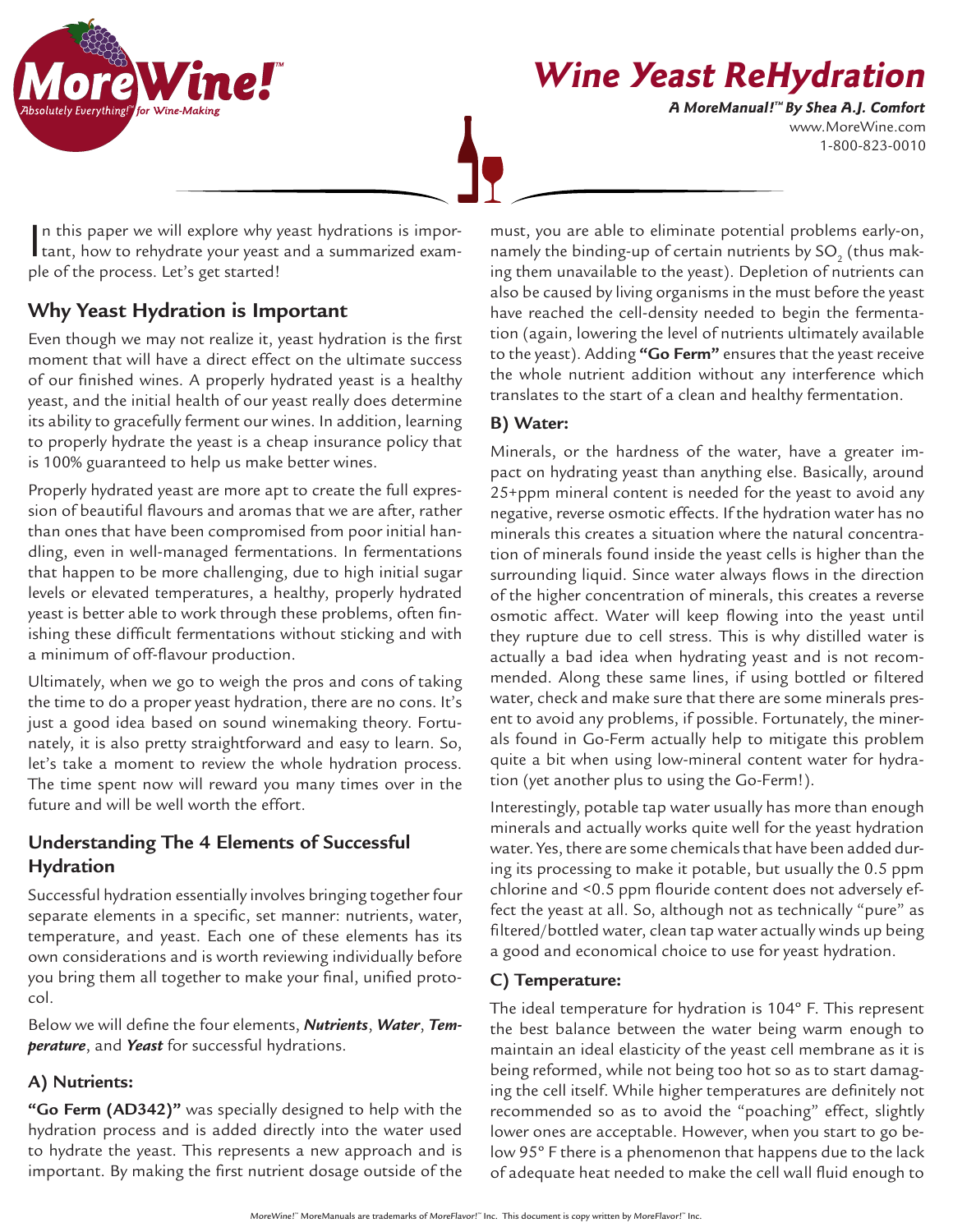fold back out and reform itself. As a result, parts of the cell wall can remain permanently wrinkled and the yeast will never fully recover from the folded crinkled form it took when it was dehydrated. In the end, the yeast will essentially be mortally damaged and it will eventually die. So, with this in mind, if you can try and target the 104º F - 102º F range for your hydration water you will be doing both yourself and the yeast a great favor.

#### **D) Yeast:**

When the yeast has been introduced to the hydration water, it will take a few minutes to come to life. From a visual standpoint, after around 15 to 20 minutes you will usually start to see activity in the liquid. In general, it will look like a low level boiling or simmering kind of motion, with a few bubbling "eruptions" happening at the surface from time to time. The amount and strength of this activity will actually vary quite a bit from strain to strain, which is perfectly normal. More importantly, it should be noted that foaming is not an indication of viability. Some yeast are actually very mellow at their start, but they will eventually kick in and be every bit as effective as another strain that was foaming like crazy during its hydration phase. The bottom line is that each one of these strains was chosen after years of extensive trials, and if they didn't work they wouldn't be on the market. So just enjoy the fact that, like people, they each have their own unique and endearing personalities which adds to the whole winemaking experience.

*Note: Once the yeast has been introduced into the hydration water, you need to be aware that the clock is ticking. The yeast will soon completely use up whatever stored energy they previously had in them from their preparation at the factory to complete the hydration process. From this point on, if they don't get the nutrition they need they will quickly begin to starve, deteriorate and begin to lose viability. So, it's best not to prolong this moment - begin feeding them immediately. Fortunately, the timing of this critical feeding is based on an easy-to-read indicator: once you begin to see signs of activity at around the 20-30 minute mark, then the yeast are letting you know that they now are wanting to be fed and are ready to be exposed to the must. It is important that you never let the hydration process extend beyond 30 minutes without giving them food.*

## **How To Hydrate Your Yeast**

Now that we have a better understanding of four individual elements involved in yeast hydration, let's start to bring it all together into a unified protocol we can actually use.

#### **Dosage Rates:**

The amount of water and Go-Ferm needed for the hydration water is based on the quantity of yeast being used, which is determined by the initial sugar concentration of the must. In general, for fermentations with initial Brix levels of up to 24.5º, 1 gram of yeast per gallon of must is sufficient.

However, when you start looking at must that is 25º Brix and above, this elevated sugar (which will later become an

elevated alcohol%) represents a higher degree of stress that the yeast will come under as they create more alcohol. As a result, fewer viable cells will actually make it to the end of the fermentation than with a lower starting ºBrix. Therefore, since we know that we will be incurring a higher percentage of loss in our yeast population, we highly recommend adapting a "safety in numbers" approach and raise the addition rate to 1.2 grams of yeast per gallon of must. So, taking this into account, we can come up with the following dosage rates:

#### **For every 1 gallon of must:**

**Up to 24.5 ºBrix:**

1 gram of Yeast 1.25 grams Go-Ferm 25 mL H2O

**25 ºBrix & Above:**1.2 grams of Yeast 1.5 grams Go-Ferm 30 mL H2O

#### **Steps For Re-Hydration:**

**1) The volume of H20 needed = 20 x the weight of the Go-Ferm addition:** Using clean potable water, calculate the amount needed and heat the water to **110º F (43ºC)**. (The 110º F here is actually an arbitrary number that has been chosen to be warm enough so that when as you lose some heat during the mixing-in of the Go-Ferm addition you will still finish at the recommended **104º F**.) *\*Remember that the hydration water needs to have a sufficient amount of minerals in it, and that filtered water or just from the tap is fine. Do not use distilled because it has no minerals in it at all, however.* 

**2) The amount of Go-Ferm needed = number of grams of yeast being used x 1.25:** Add the required amount of "Go-Ferm" to the heated water. Mix it in well so that there are no clumps, and let it stand until the temp of the mixture falls to **104º F** (40ºC). You can also adjust the temperature of the water downwards by just adding a little bit of cold water to the solution until it falls to **104º F**.

**3)** Add the required amount of yeast to the mixture. Stir it gently to break-up any clumps. Wait 15-30 minutes, stir a second time. *\*Remember to not go beyond 30 minutes in the hydration solution, or the yeast will begin to starve.*

**4)** At this point you will start to see activity and will want to add a portion of the must/juice into the yeast mixture that is ½ to equal the volume of the yeast starter. This helps the yeast become accustomed to the pH, TA%, ºBrix level (sugar), and the temperature of the must. This is done to avoid shocking them.

The reason for the two steps in this process, hydration and acclimation, is because newly awakened yeast are not yet completely hardy and need to adjust themselves to your must. By using these two steps, you avoid shocking the yeast and create a buffer zone between the water (pH of around 7.5), and the